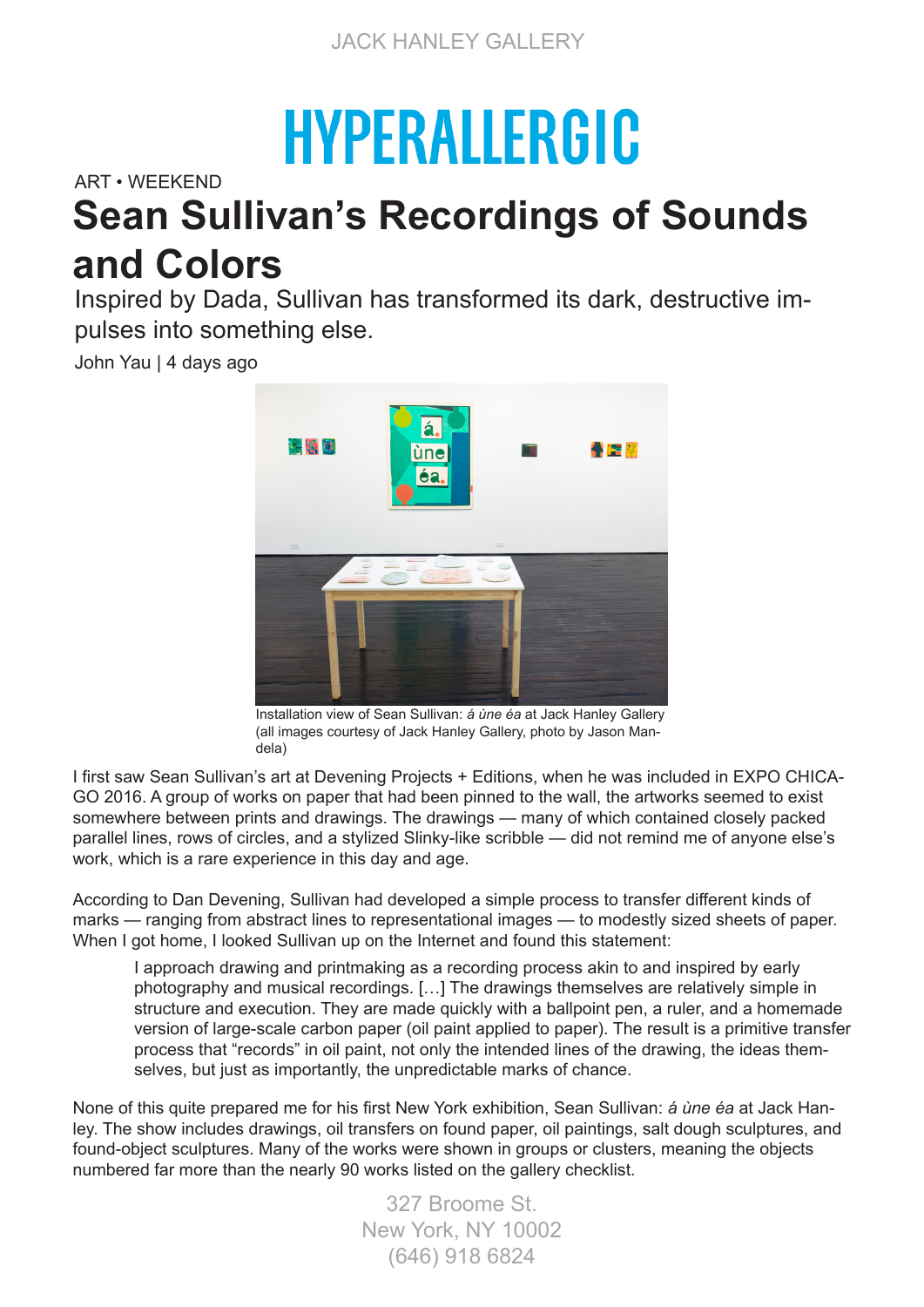## JACK HANLEY GALLERY



Installation view of Sean Sullivan: *á ùne éa* at Jack Hanley Gallery

The paintings and multimedia works on the wall ranged from less than 5-by-5 inches to 5-by-4 feet. In the works on paper and board, Sullivan employs a process that shares something with monotype and involves spreading oil paint on newsprint, which is then placed on the surface, often a nearly blank page from a book. His medium is an oil stick with lots of wax in it, giving it — as the company he works for, R&F Handmade Paints in Kingston, New York, likes to advertise — a lipstick-soft consistency. This explains the waxy skin found in many of his works, as well as the amount of control his medium allows, even as he "leaves room for the unpredictable traces of chance," according to the gallery's press release.

As he conveys in his artist's statement, Sullivan thinks of his works as "records," connecting what he does to music and photographic documentation. The title of the show, *á ùne éa*, is set of phonetic sounds that suggest sense and nonsense without becoming one or the other.

I think of the various groupings — each with their own visual vocabulary — as pages from an unknown book. Some works include a letter or two. The word "This" appears. In other works, the his vocabulary of symbols and abstract lines and squiggles can evoke different things, from a blueprint for a fantastic piece of architecture or a complicated Rube Goldberg-like contraption to a stack of evenly spaced horizontal lines – like a sheet of writing paper.



Installation view of Sean Sullivan: *á ùne éa* at Jack Hanley Gallery

In addition to the ruler, Sullivan uses such instruments and devices as brayers and hand-cut stencils, which are apparent in the larger works on hardboard. Because each color requires its own step of applying the pigment stick to newsprint, printing and composition become inseparable. If Sullivan is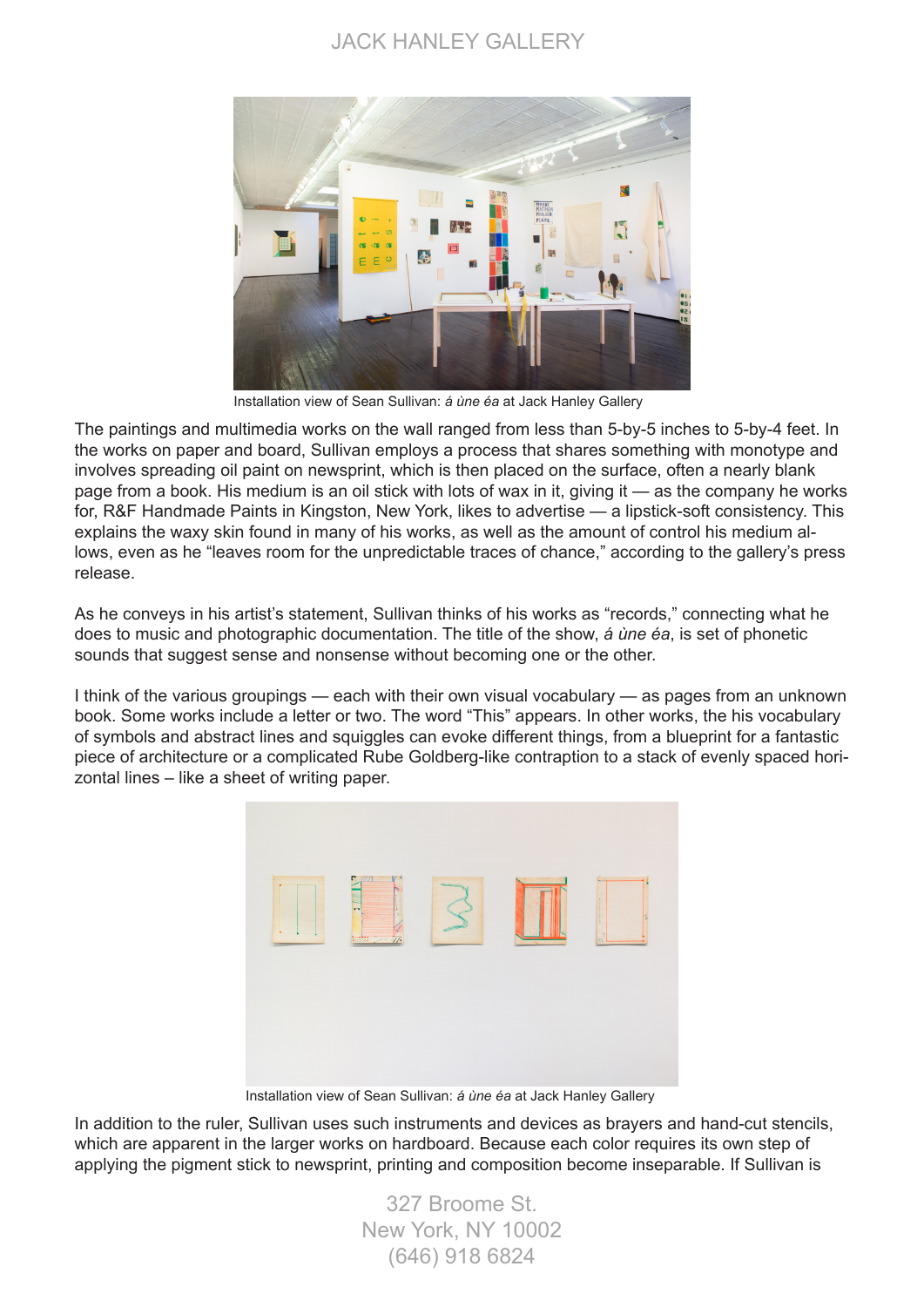dissatisfied, he can cover what he has done with a layer of color and see what happens. The process comes across as open-ended and improvisational.

In one pairing, "S, A, Inc No.1" and "S, A, Inc No. 2" (both 2018), the letters "S" an "A" are rendered, with a comma between them. Just below these letters, we see "INC." The letters appear in a rectangle that is slightly tilted in relationship to the paper's edges. Executed on found paper — most likely pages from a book — these two works stir up all kinds of associations while concurrently coming across as self-sufficient, visually engaging, mysterious works.



Installation view of Sean Sullivan: *á ùne éa* at Jack Hanley Gallery

I read them as concrete poems, as homages to Charles Demuth's painting, "I Saw the Figure 5 in Gold" (1928), which was inspired by William Carlos Williams' poem, "The Great Figure." Photographs by Rudy Buckhardt and Walker Evans, children's illustrated books, and the Dada sound poems of Hugo Ball all came to mind, as well as James Castle's soot drawings of letters and symbols and Shirley Jaffe's abstract paintings full of idiosyncratic geometric shapes and scriptive lines. It is also clear to me that Sullivan has come up with something all his own — that he is taking a singular path. I mention these associations as a way to help define what Sullivan is up to. He is a unique synthesis of book designer and illustrator, concrete and sound poet, visual artist and print-maker.

The exhibition is spread out over two galleries in this large second-floor space on the Lower East Side. In the first gallery are clusters of different works on paper, plus the large works on hardboard. His salt dough sculptures sit a table in the center of the room — they look like irregularly shaped cuneiform tablets incised with various marks. Made of flour, salt, and water, salt dough is a modeling material usually used to make Christmas ornaments, and is dried in the oven.

The funky homemade vibe of the front room, where the works on paper are pinned to the wall, is magnified in the second gallery, where objects of different sizes lean against the wall, and assemblages have been placed on a long table. In contrast to the sparse hanging of the work in the first room, the works in this room are hung salon-style.